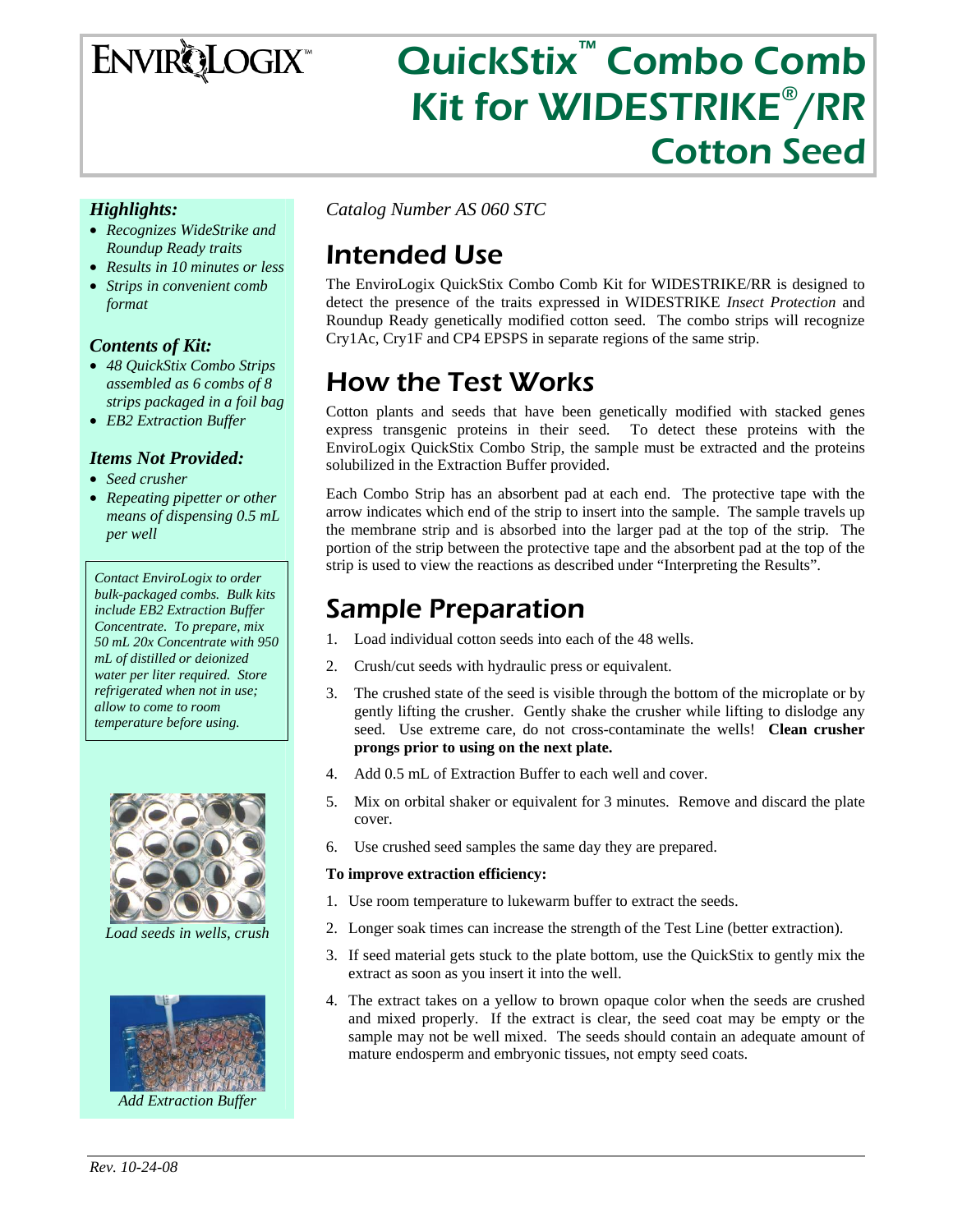

*Remove QuickStix Combs* 



*Insert Combs into plate* 

*Any clearly discernable pink Test Line is considered positive* 

### How to Run the QuickStix Comb Test

- 1. Allow refrigerated foil bag to come to room temperature before opening. Remove the QuickStix Combo Combs to be used. A blank space is provided to label each Comb if desired. Avoid bending the strips.
- 2. Place the combs into the wells with the colored tape facing you. The sample will travel up the strip.
- 3. Allow the strip to develop for 10 minutes before making final assay interpretations. Positive sample results may become obvious much more quickly.
- 4. Remove the Comb from the wells to read. To retain the strips, cut off and discard the bottom section of the strips covered by the arrow tape.

## Interpreting the Results

Development of the Control Line within 10 minutes indicates that the strip has functioned properly. Any strip that does not develop a Control Line should be discarded and the sample re-tested using another strip.

**One Line** – If the extract is from a negative sample, containing neither Cry1Ac, Cry1F, nor CP4 EPSPS protein, the strip will only show the Control Line, about 4 mm below the top pad.

**Two to Four Lines** – If the extract is from a sample containing Cry1Ac proteins, Cry1F proteins, and/or CP4 EPSPS (Roundup Ready) proteins, the appropriate test

line(s) will appear. A Test Line for extracts containing Cry1Ac protein will appear about 4 mm below the Control Line. A Test Line for extracts containing Cry1F protein will appear about 8 mm below the Control Line. A Test Line for extracts containing CP4 EPSPS protein will appear about 12 mm below the Control Line. See interpretation guide below.

|                                                          | <b>Plant Tissue</b>                   |                            |             |                               |                                      |               |            |                             |
|----------------------------------------------------------|---------------------------------------|----------------------------|-------------|-------------------------------|--------------------------------------|---------------|------------|-----------------------------|
|                                                          | $\operatorname{Bollgard}^\circledast$ | Roundup Ready<br>Bollgard/ | Bollgard II | Roundup Ready<br>Bollgard II/ | Roundup Ready<br>Flex<br>Bollgard II | Roundup Ready | WIDESTRIKE | Roundup Ready<br>WIDESTRIKE |
| CrylAc<br><b>Test Line</b>                               |                                       |                            |             |                               |                                      |               |            |                             |
| Crv1F<br><b>Test Line</b>                                |                                       |                            |             |                               |                                      |               |            |                             |
| RR<br><b>Test Line</b>                                   |                                       |                            |             |                               |                                      |               |            |                             |
| Indicates a valid positive result on specified test line |                                       |                            |             |                               |                                      |               |            |                             |

Please note that for ease of interpretation, the labels on each strip list the proteins in the order that their Test Lines appear, bottom (arrow end) to top (lot number end).

# Kit Storage

FITAC<br>FITAC

This Kit can be stored at room temperature, or refrigerated for a longer shelf life. Please note the shelf life on the kit label for each storage temperature. The kit may be used in field applications; however, prolonged exposure to high temperatures may adversely affect the test results. Do not open the foil bag until ready to use the test strips.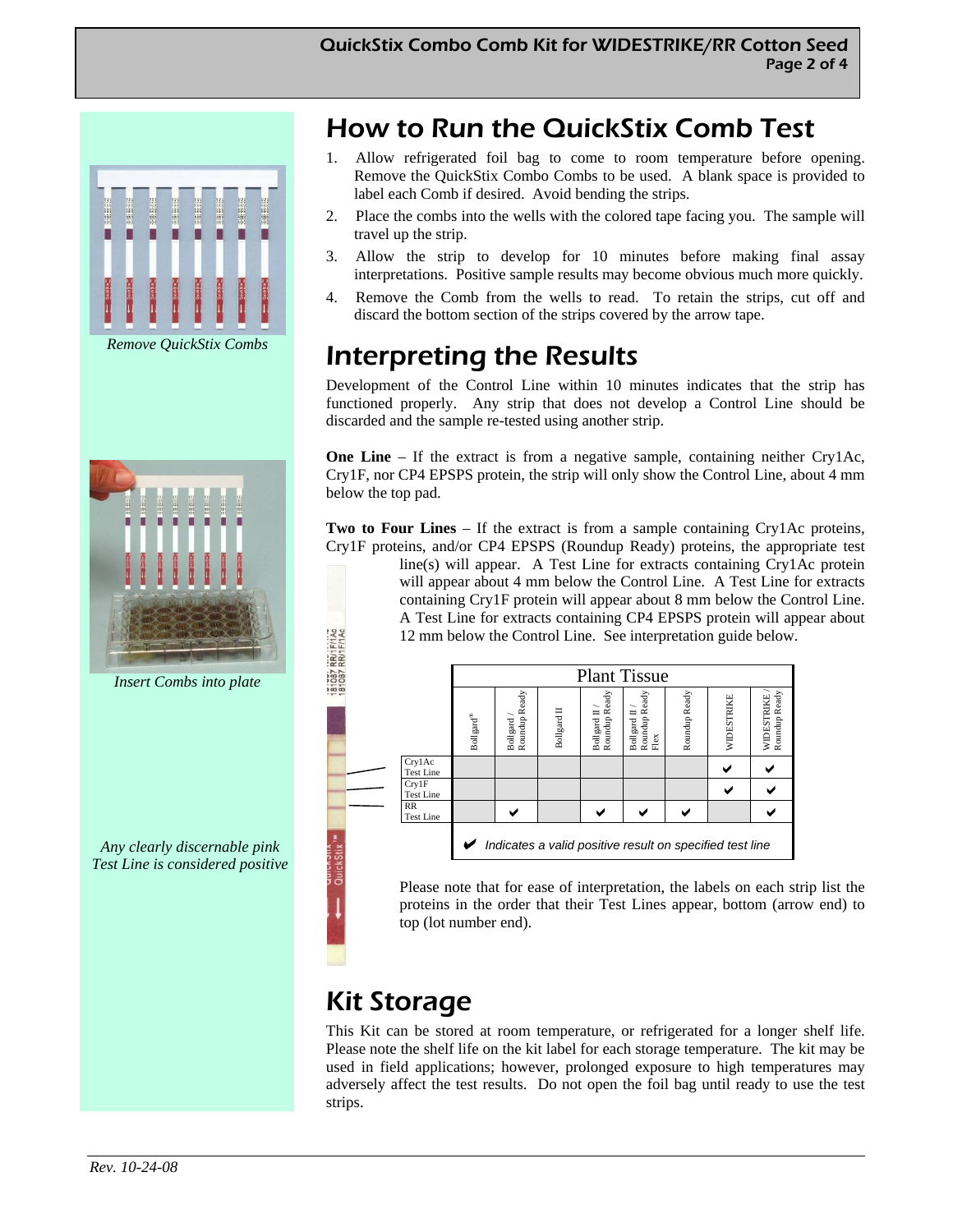

### Precautions and Notes

- This kit is designed for screening for presence or absence only and is not meant to be quantitative.
- This product is currently not applicable for use in any other crop than cotton.
- As with all tests, it is recommended that results be confirmed by an alternate method when necessary.
- The assay has been optimized to be used with the protocol and with the buffer provided in the kit. Deviation from this protocol may invalidate the results of the test.
- A negative result with this kit does not mean that the sampled tissue has not been otherwise genetically modified.
- A strong positive result may safely be interpreted in as little as 2 minutes after sample addition. It is not safe, however, to conclude that a sample is negative before a full 10 minutes has elapsed.
- Protect all components from hot or cold extremes of temperature when not in use. Do not leave in direct sunlight or in vehicle.